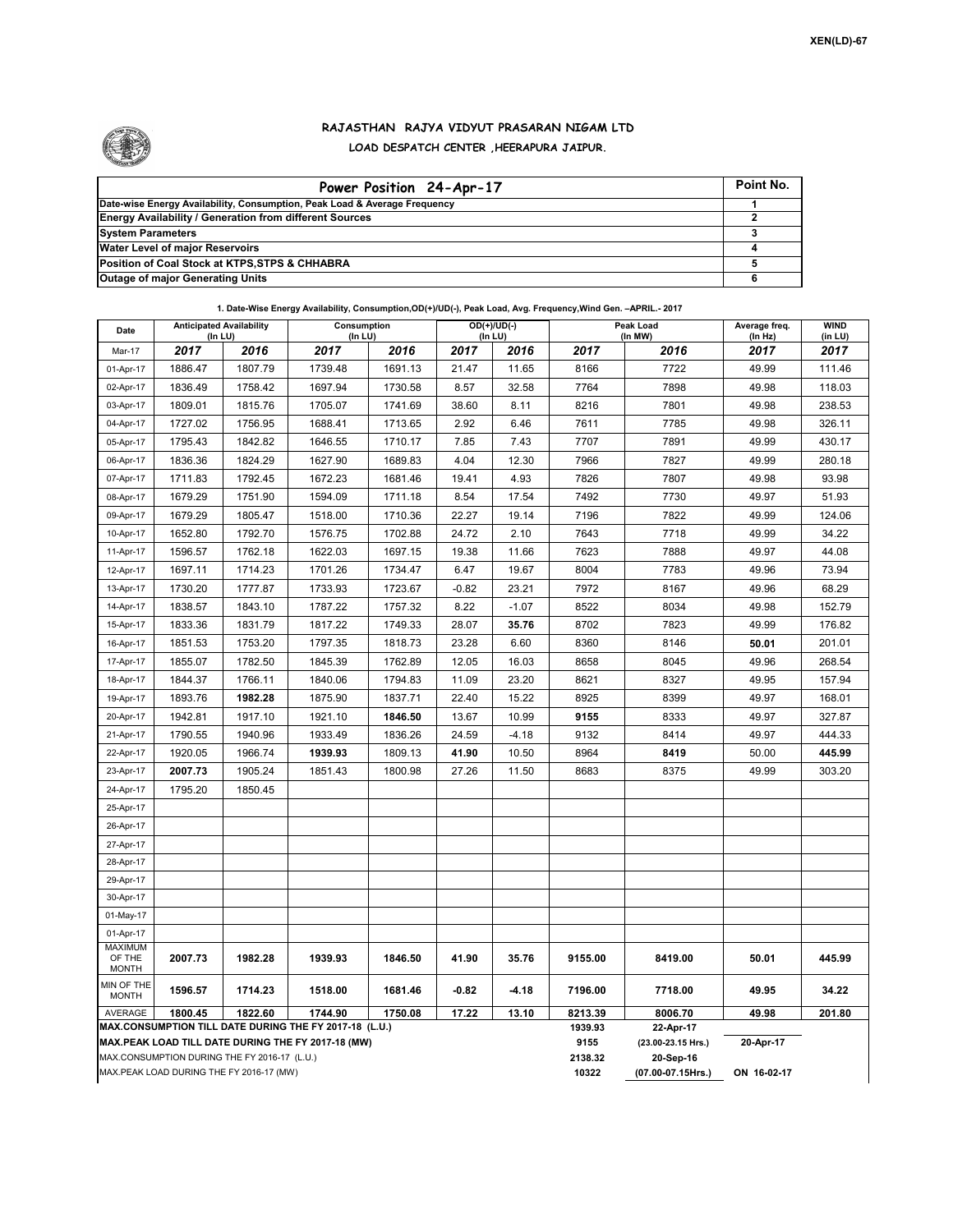## **2.Anticipated Availability/Generation From Different Sources**

|        | (In LU)                                                                            |                                                  |                                  |                              |                                                  |                                  |                   |                                                           |                                  |                              |
|--------|------------------------------------------------------------------------------------|--------------------------------------------------|----------------------------------|------------------------------|--------------------------------------------------|----------------------------------|-------------------|-----------------------------------------------------------|----------------------------------|------------------------------|
| S.No.  | Sources Available to Rajasthan / Installed<br>Capacity as on 30.09.2016<br>(In MW) | Prior<br>assessment<br>of Avail. For<br>next Day | Prior<br>assessment<br>of Avail. | Actual<br>Energy<br>Received | Prior<br>assessment<br>of Avail. For<br>next Day | Prior<br>assessment<br>of Avail. | Actual<br>Energy  | Prior<br>assessment of<br>Received Avail. For next<br>Day | Prior<br>assessment<br>of Avail. | Actual<br>Energy<br>Received |
|        |                                                                                    |                                                  | 21-Apr-17                        |                              |                                                  | 22-Apr-17                        |                   |                                                           | 23-Apr-17                        |                              |
| 1      | KTPS (1240/1240)                                                                   | 77.00                                            | 42.00                            | 41.39                        | 84.00                                            | 77.00                            | 70.58             | 130.00                                                    | 84.00                            | 81.68                        |
| 2      | STPS (1500/1500)                                                                   | 55.00                                            | 55.00                            | 49.58                        | 55.00                                            | 55.00                            | 46.24             | 55.00                                                     | 55.00                            | 46.85                        |
| 3      | DHOLPUR GAS CCPP (330/330)                                                         | 0.00                                             | 0.00                             | 0.00                         | 0.00                                             | 0.00                             | 0.00              | 0.00                                                      | 0.00                             | 0.00                         |
| 4      | RAMGARH (273.5/273.5)                                                              | 46.00                                            | 46.00                            | 46.29                        | 46.00                                            | 46.00                            | 45.28             | 46.00                                                     | 46.00                            | 47.21                        |
| 5      | RAPP-A(200/200)                                                                    | 0.00                                             | 0.00                             | 0.00                         | 0.00                                             | 0.00                             | 0.00              | 0.00                                                      | 0.00                             | 0.00                         |
| 6      | MAHI (140/140)                                                                     | 0.00                                             | 0.00                             | 1.25                         | 0.00                                             | 0.00                             | 1.29              | 0.00                                                      | 0.00                             | 1.50                         |
| 7      | CHAMBAL (RPS+JS) (135.5/271)                                                       | 0.00<br>0.00                                     | 0.00<br>0.00                     | 0.00<br>0.00                 | 0.00<br>0.00                                     | 0.00<br>0.00                     | 0.00<br>0.00      | 0.00<br>0.00                                              | 0.00<br>0.00                     | 0.00<br>0.00                 |
| 8<br>9 | GIRAL LIGNITE (250/250)<br>CHHABRA TPS 1000/1000)                                  | 108.00                                           | 120.00                           | 165.04                       | 160.00                                           | 108.00                           | 113.63            | 174.00                                                    | 160.00                           | 163.16                       |
| 10     | ADANI (TPS) + KALISINDH (TPS)<br>(1200+1200/1320+1200)                             | 285.00                                           | 291.00                           | 277.14                       | 285.00                                           | 285.00                           | 254.55            | 285.00                                                    | 285.00                           | 250.20                       |
| 11     | WIND FARM (3980.40/4119.15)                                                        | 375.00                                           | 350.00                           | 444.33                       | 380.00                                           | 375.00                           | 445.99            | 180.00                                                    | 380.00                           | 303.20                       |
| 12     | SOLAR POWER(737.70/1295.70)                                                        | 0.00                                             | 0.00                             | 0.00                         | 0.00                                             | 0.00                             | 0.00              | 0.00                                                      | 0.00                             | 0.00                         |
| 13     | CAPTIVE POWER PLANTS                                                               | 0.00                                             | 0.00                             | 0.00                         | 0.00                                             | 0.00                             | 0.00              | 0.00                                                      | 0.00                             | 0.00                         |
| 14     | REGIONAL (INTRA STATE) O.A.(VLTPS)                                                 | 0.00                                             | 0.00                             | 0.00                         | 0.00                                             | 0.00                             | 0.00              | 0.00                                                      | 0.00                             | 0.00                         |
| 15     | OPEN ACCESS                                                                        | $-65.04$                                         | -62.26                           | $-62.26$                     | $-68.46$                                         | $-65.04$                         | $-65.04$          | $-65.80$                                                  | $-68.46$                         | $-68.46$                     |
| 16     | BIOMASS - (101.95/119.25)                                                          | 6.00                                             | 6.00                             | 6.24                         | 6.00                                             | 6.00                             | 6.20              | 8.00                                                      | 6.00                             | 7.63                         |
| 17     | BARSINGHSAR LTPS(250/250)                                                          | 52.00                                            | 27.00                            | 29.58                        | 54.00                                            | 52.00                            | 51.48             | 54.00                                                     | 54.00                            | 52.21                        |
| 18     | RAJWEST (1080/1080)                                                                | 200.00                                           | 225.00                           | 202.40                       | 197.00                                           | 200.00                           | 166.91            | 172.00                                                    | 197.00                           | 166.06                       |
| 19     | <b>TOTAL (A): 1-18</b><br><b>BBMB COMPLEX</b>                                      | 1138.96                                          | 1099.74                          | 1200.98                      | 1198.54                                          | 1138.96                          | 1137.11           | 1038.20                                                   | 1198.54                          | 1051.24                      |
|        | a) BHAKRA(230.79/1516.3)                                                           | 17.91                                            | 15.85                            | 17.69                        | 18.15                                            | 17.91                            | 18.16             | 18.53                                                     | 18.15                            | 17.69                        |
|        | b) DEHAR (198/990)                                                                 | 26.48                                            | 21.43                            | 21.43                        | 30.64                                            | 26.48                            | 24.08             | 30.42                                                     | 30.64                            | 30.64                        |
|        | c) PONG (231.66/396)                                                               | 14.69                                            | 16.10                            | 15.08                        | 14.69                                            | 14.69                            | 15.00             | 14.69                                                     | 14.69                            | 14.69                        |
|        | TOTAL : a TO c                                                                     | 59.08                                            | 53.38                            | 54.20                        | 63.48                                            | 59.08                            | 57.25             | 63.65                                                     | 63.48                            | 63.02                        |
| 20     | <b>CENTRAL STATIONS</b>                                                            |                                                  |                                  |                              |                                                  |                                  |                   |                                                           |                                  |                              |
|        | d) SINGRAULI<br>(300/2000)                                                         | 54.05                                            | 78.08                            | 76.31                        | 74.98                                            | 54.05                            | 51.89             | 68.90                                                     | 74.98                            | 70.80                        |
|        | (310.24/3000)<br>e) RIHAND                                                         | 90.38                                            | 82.36                            | 85.19                        | 90.38                                            | 90.38                            | 87.85             | 89.26                                                     | 90.38                            | 90.62                        |
|        | f) UNCHAHAR-I(20/420)                                                              | 1.79                                             | 3.10                             | 4.02                         | 4.32                                             | 1.79                             | 2.72              | 3.53                                                      | 4.32                             | 3.62                         |
|        | g) UNCHAHAR-II& III(61/630)                                                        | 13.05                                            | 11.24                            | 15.41                        | 16.51                                            | 13.05                            | 14.54             | 8.68                                                      | 16.51                            | 14.92                        |
|        | h) INDIRA GANDHI STPS(JHAJHAR) 0.00/1500)                                          | 0.00                                             | 0.16                             | 0.03                         | 0.57                                             | 0.00                             | 0.20              | 0.87                                                      | 0.57                             | 0.61                         |
|        | i) NCTPS DADRI St-II (43.22/980) + DADRI-TH<br>i) DADRI GAS (77/830)               | 3.16<br>4.81                                     | 2.09<br>3.44                     | 5.50<br>3.56                 | 5.42<br>3.42                                     | 3.16<br>4.81                     | 5.04<br>3.87      | 2.60<br>3.83                                              | 5.42<br>3.42                     | 9.18<br>3.17                 |
|        | k) ANTA<br>(83.07/419)                                                             | 0.00                                             | 0.00                             | 0.00                         | 0.00                                             | 0.00                             | 0.00              | 0.00                                                      | 0.00                             | 0.00                         |
|        | I) AURAIYA<br>(61.03/663)                                                          | 0.00                                             | 0.00                             | 0.00                         | 0.00                                             | 0.00                             | 0.00              | 0.00                                                      | 0.00                             | 0.00                         |
|        | m) NAPP<br>(44/440)                                                                | 11.00                                            | 10.91                            | 10.91                        | 11.00                                            | 11.00                            | 11.00             | 11.00                                                     | 11.00                            | 11.00                        |
|        | n) RAPP-B<br>(125/440)                                                             | 31.09                                            | 31.09                            | 31.09                        | 31.09                                            | 31.09                            | 31.09             | 31.09                                                     | 31.09                            | 31.09                        |
|        | o) RAPP-C<br>(88/440)                                                              | 11.78                                            | 11.78                            | 11.78                        | 11.78                                            | 11.78                            | 11.78             | 15.36                                                     | 11.78                            | 11.78                        |
|        | (20.36/690)<br>p) SALAL                                                            | 4.25                                             | 4.25                             | 4.20                         | 4.29                                             | 4.25                             | 4.13              | 4.25                                                      | 4.29                             | 4.31                         |
|        | (70.37/720)<br>q) URI                                                              | 17.68                                            | 17.68                            | 17.68                        | 17.91                                            | 17.68                            | 17.68             | 17.91                                                     | 17.91                            | 17.91                        |
|        | r) TANAKPUR (10.86/94)                                                             | 0.99                                             | 0.70                             | 0.84                         | 0.99                                             | 0.99                             | 1.10              | 1.00                                                      | 0.99                             | 1.04                         |
|        | s) CHAMERA - (105.84/540)                                                          | 24.89                                            | 25.15                            | 25.15                        | 25.15                                            | 24.89                            | 24.89             | 24.99                                                     | 25.15                            | 25.15                        |
|        | t) CHAMERA-II (29.01/300)<br>u) CHAMERA-III (25.21/231)                            | 8.82<br>7.25                                     | 8.82<br>7.25                     | 8.82<br>7.25                 | 8.82<br>7.25                                     | 8.82<br>7.25                     | 8.80<br>7.24      | 8.82<br>7.25                                              | 8.82<br>7.25                     | 8.82<br>7.25                 |
|        | v) DHAULIGANGA (27/280)                                                            | 4.53                                             | 5.03                             | 5.53                         | 4.53                                             | 4.53                             | 5.11              | 4.53                                                      | 4.53                             | 5.13                         |
|        | w) DULHASTI (42.42/390)                                                            | 12.09                                            | 12.09                            | 12.09                        | 12.09                                            | 12.09                            | 12.09             | 12.09                                                     | 12.09                            | 12.09                        |
|        | x) SEWA (13/120)                                                                   | 3.92                                             | 3.92                             | 3.92                         | 3.92                                             | 3.92                             | 3.71              | 3.92                                                      | 3.92                             | 3.92                         |
|        | y) NJPC (112.00/1500)+RAMPUR(31.808/412.02)                                        | 43.44                                            | 43.59                            | 43.59                        | 41.85                                            | 43.44                            | 43.44             | 36.43                                                     | 41.85                            | 38.70                        |
|        | z) TEHRI (75/1000)                                                                 | 5.25                                             | 5.25                             | 5.25                         | 5.25                                             | 5.25                             | 4.91              | 4.78                                                      | 5.25                             | 5.25                         |
|        | aa) KOTESHWR (33.44/400) + PARBATI3 (56.73/520)                                    | 15.22                                            | 17.56                            | 22.01                        | 18.41                                            | 15.22                            | 21.26             | 15.22                                                     | 18.41                            | 22.58                        |
|        | ab) TALA                                                                           | 0.88                                             | 0.53                             | 0.53                         | 0.88                                             | 0.88                             | 0.88              | 0.91                                                      | 0.88                             | 0.88                         |
| ac)    | MUNDRA UMPP (380/4000)                                                             | 53.52                                            | 53.76                            | 53.76                        | 53.52                                            | 53.52                            | 53.52             | 53.52                                                     | 53.52                            | 53.52                        |
|        | ad) SASAN (372/3960)                                                               | 87.48                                            | 87.48                            | 87.48                        | 87.48                                            | 87.48                            | 84.51             | 75.77                                                     | 87.48                            | 80.44                        |
|        | ae) FRKKA+KHLGN+TLCHR (70.18/3940)<br>af) URS POWER(DADRI TH-I)                    | 26.22<br>0.00                                    | 18.67<br>0.00                    | 13.89<br>0.00                | 23.19<br>0.00                                    | 26.22<br>0.00                    | 12.49<br>0.00     | 0.00<br>0.00                                              | 23.19<br>0.00                    | 7.80<br>0.00                 |
|        | TOTAL SCHEDULE(a TO af)                                                            | 596.63                                           | 599.35                           | 610.00                       | 628.47                                           | 596.63                           | 583.00            | 570.15                                                    | 628.47                           | 604.59                       |
|        | LOSSES                                                                             | $-19.89$                                         | $-20.01$                         | $-26.68$                     | $-21.51$                                         | $-19.89$                         | $-25.27$          | $-14.63$                                                  | $-21.51$                         | $-26.35$                     |
|        | <b>NET SCHEDULED</b>                                                               | 576.74                                           | 579.35                           | 583.32                       | 606.96                                           | 576.74                           | 557.73            | 555.52                                                    | 606.96                           | 578.25                       |
| 21     | BILATERAL (REG.) EXCL. BANKING                                                     | 26.22                                            | 23.84                            | 23.15                        | 21.45                                            | 26.22                            | 25.06             | 16.21                                                     | 21.45                            | 18.07                        |
| 22     | <b>BANKING</b>                                                                     | 0.00                                             | 0.00                             | 0.00                         | 0.00                                             | 0.00                             | 0.00              | 0.00                                                      | 0.00                             | 0.00                         |
| 23     | BILATERAL(INTER-REG.). EXCLUDING (ISOA &                                           | 112.42                                           | 79.42                            | 98.19                        | 112.32                                           | 107.48                           | 112.42            | 112.76                                                    | 108.12                           | 108.16                       |
| 24     | <b>BANKING)</b><br><b>INTER STATE OPEN ACCESS (BILATERAL+IEX)</b>                  | 65.04                                            | 62.26                            | 62.26                        | 68.46                                            | 65.04                            | 65.04             | 65.80                                                     | 68.46                            | 68.46                        |
|        |                                                                                    |                                                  |                                  |                              |                                                  |                                  |                   |                                                           |                                  |                              |
| 25     | INDIAN ENERGY EXCHANGE                                                             | 0.67                                             | $-59.00$                         | $-59.00$                     | 0.00                                             | 0.67                             | 0.67              | 6.71                                                      | 0.00                             | 0.00                         |
|        | TOTAL(B): (19 TO 25)<br>TOTAL GENERATION (A +B): 1 TO 25                           | 781.09                                           | 690.82                           | 707.92<br>1908.90            | 809.20                                           | 781.09                           | 760.92<br>1898.03 | 757.00                                                    | 809.20                           | 772.93<br>1824.17            |
|        | OVER DRAWAL (+)/UNDER DRAWAL (-)                                                   |                                                  |                                  | 24.59                        |                                                  |                                  | 41.90             |                                                           |                                  | 27.26                        |
|        | <b>GRAND TOTAL</b>                                                                 | 1920.05                                          | 1790.55                          | 1933.49                      | 2007.73                                          | 1920.05                          | 1939.93           | 1795.20                                                   | 2007.73                          | 1851.43                      |
|        | <b>LAST YEAR</b>                                                                   | 1966.71                                          | 1940.96                          | 1836.26                      | 1905.24                                          | 1966.71                          | 1809.12           | 1850.45                                                   | 1905.24                          | 1800.97                      |